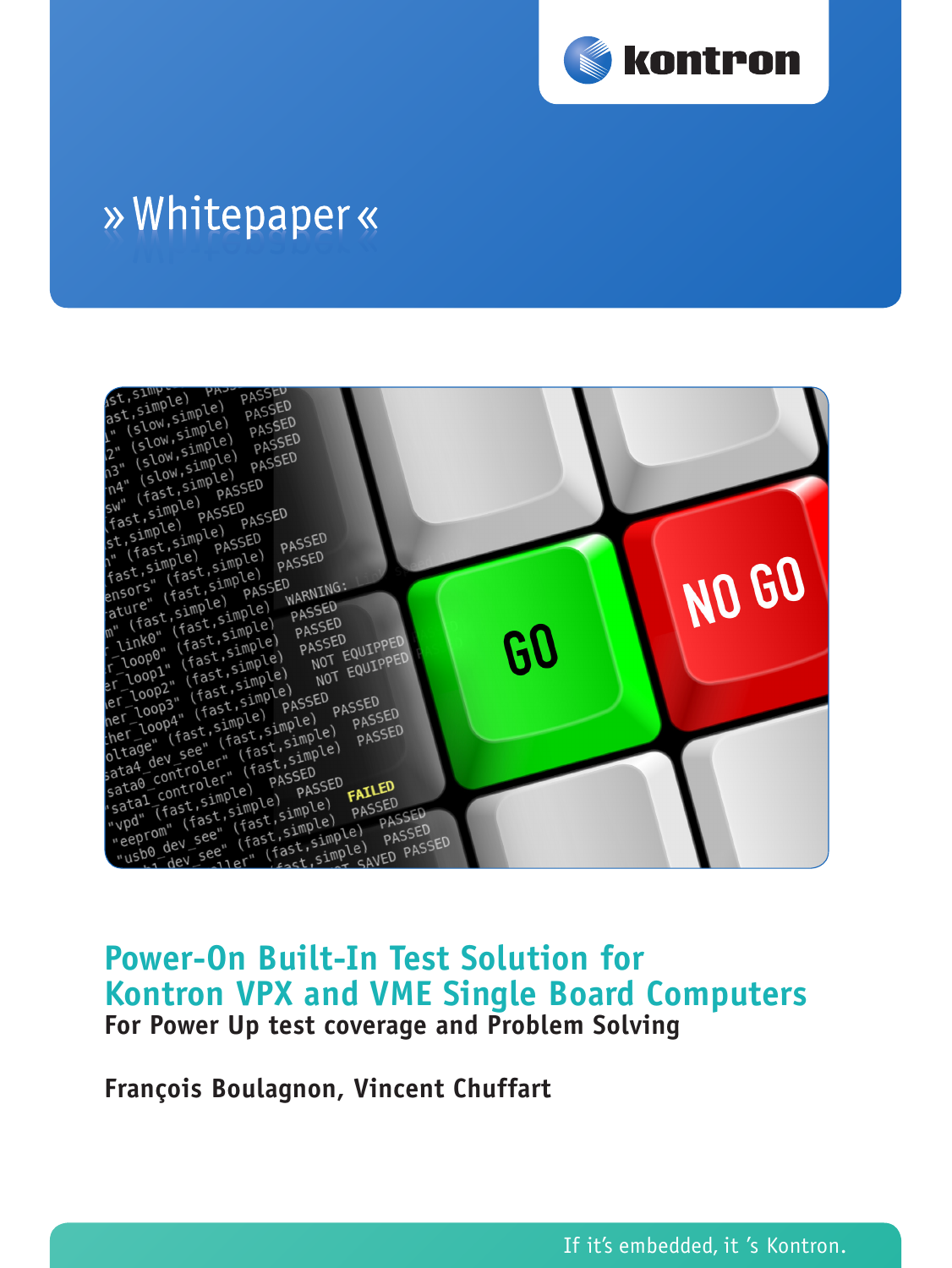#### **Power-On Built-In Test on VPX and VME Single Board Computers**

PBIT is an acronym for Power on Built In Test. Its main purpose is to test a computer platform prior to launching the main software to assess its proper behaviour and health status. According to the results, a system can decide to cancel the normal operation and enter a planned alternate mode, or stop all activity and report a fault.

Kontron PBIT is featured on CPU boards such as **VX3230**, **VM6250**, **VX6060**, **VX3030**, **VM6050**, **VX3035**, (and soon **VX3040**) operating in VPX or VME enclosures deploying embedded and ruggedized Military, Aerospace or Transportation system market applications.

#### **CONTENTS**

| 4. System Test and real life deployment issues  10                           |
|------------------------------------------------------------------------------|
|                                                                              |
|                                                                              |
| 7. PBIT efficiency in system production and deployments 13                   |
| 8. Maintenance and diagnostic of deployed systems: PBIT Failed Once flag. 14 |
|                                                                              |
|                                                                              |
|                                                                              |
|                                                                              |
|                                                                              |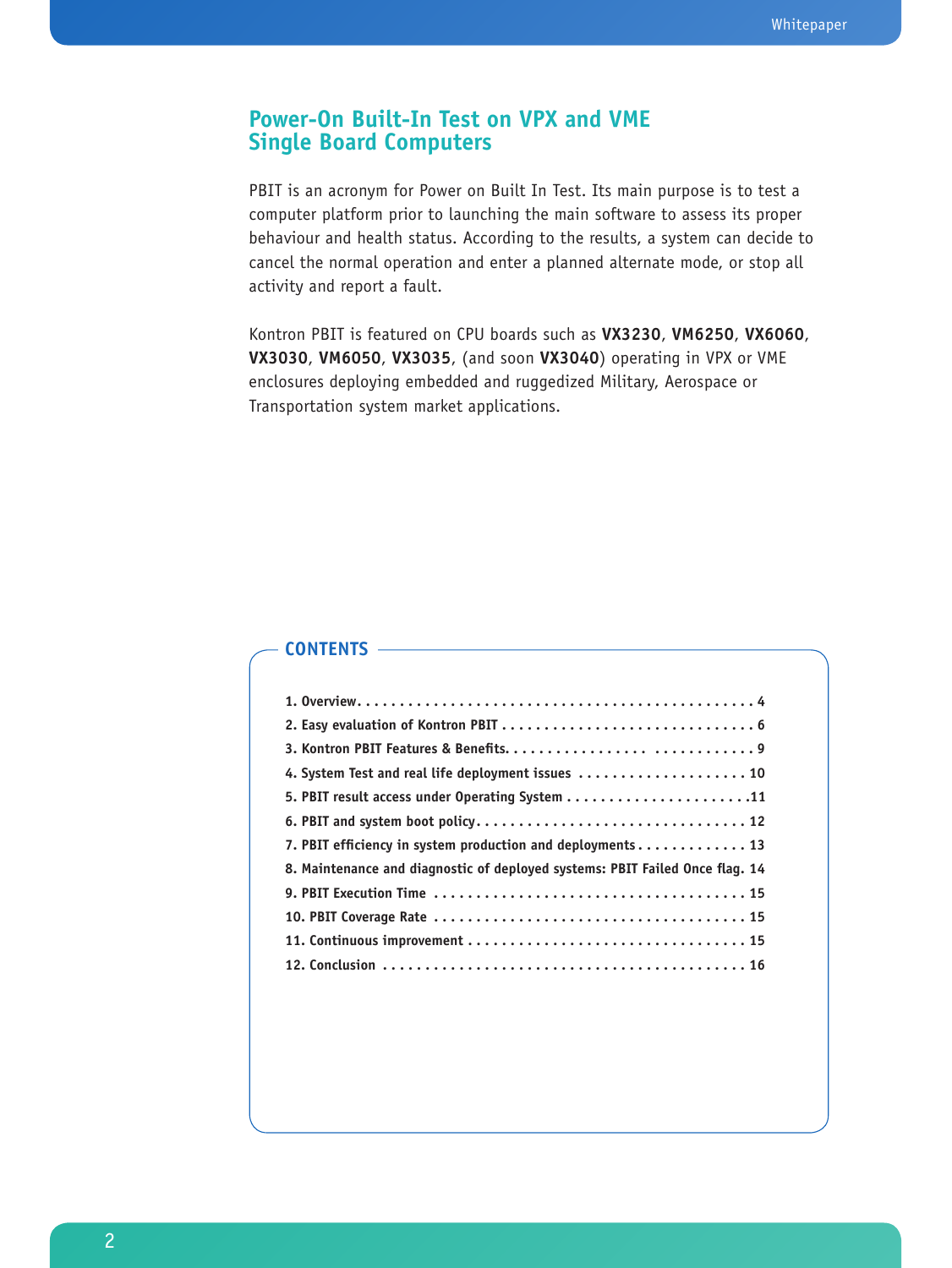#### **1. Overview**

**Kontron PBIT** software is an extensible framework for Power On Built In Test of SBCs. Its execution occurs early in the boot process. PBIT is a powerful tool to help fast and accurate diagnostic, avoiding to waste precious time in deep investigations of the application code when a failure is showing up in a system.

PBIT has been designed to be executed **as fast as possible** and be an integral part of the operational system start sequence (automatic mode).

PBIT also has a user interface that can be called up to access an interactive test mode. A configurable tests list allows adding and removing specific feature test. This list is tuned by the user to reduce the test time; only the features used for a given application need to be tested at power up.

PBIT also include an innovative complex test approach allowing maximum coverage with minimal learning curve for Kontron customers deploying SBC based systems: PBIT has a **learning mode** to record the status of all ports and buses connected to the processor, allowing a quick and extensive **system configuration diagnostic**.

PBIT includes, among others, the following services:

- PBIT offers multiple tests that can be **added or removed** from a run list by according to the desired compromise between time to boot, test coverage and system configuration.
- **• Cold Start/Hot-reboot tests**: thanks to BIT modularity and scalability, the cold start BIT session is usually set to focus on the maximum test coverage, whereas the ultra-fast hot reboot mission-critical BIT session will target to check the availability of the computer system essentials in the shortest time, meaning a few seconds, not minutes.
- PBIT also offer a unit **SYSTEM TEST** that **can quickly spot** any unwanted **configuration change**.
- PBIT can **run automatically** (when booting firmware) or in an **interactive mode** (at firmware or EFI BIOS Shell firmware prompt)
- PBIT configuration and detailed results are stored in a dedicated part of the board non volatile storage. This content can be accessed and reconfigured under Operating System such as Linux, VxWorks or Windows.
- A Synthetic test result value is also stored into a board register, accessible by a simple mapped I/O. This register is also available to the chassis management board (such as Kontron CMB) via the VME or VPX backplane SMB feature.

## **2. Easy evaluation of Kontron PBIT**

PBIT is an optional product to be ordered with each SBC. To allow quick evaluation, PBIT is always part of all Kontron Easy Evaluation Systems.

PBIT can be launched from the BIOS (Intel-based SBC) or the Uboot Firmware (PowerPC-based SBC), and quickly evaluate using its interactive mode.

The main PBIT operator interface for command and results is the one provided by the firmware. According to the firmware setting the serial line (COM0) or VGA (or Display Port) Screen plus keyboard are supported.

Extensive and synthetic BITS results are made available in multiple forms to implement any system boot policiy.

PBIT incorporates many firmware sub-commands for on-line help, execute run mode, dump/add/remove unitary test, configure test run mode and so on.

| VX3030> kdiag run                                                                                                             |
|-------------------------------------------------------------------------------------------------------------------------------|
| PBIT "mem data" (fast, simple) PASSED                                                                                         |
| PBIT "mem addr" (fast, simple) PASSED                                                                                         |
| PBIT "mem_pattern1" (slow,simple) PASSED                                                                                      |
| PBIT "mem pattern2" (slow, simple) PASSED                                                                                     |
| PBIT "mem pattern3" (slow, simple) PASSED                                                                                     |
| PBIT "mem pattern4" (slow, simple) PASSED                                                                                     |
| PBIT "pcie vpx sw" (fast, simple) PASSED                                                                                      |
| PBIT "serial" (fast, simple) PASSED                                                                                           |
| PBIT "rtc" (fast, simple) PASSED                                                                                              |
| PBIT "sysflash" (fast, simple) PASSED                                                                                         |
| PBIT "cpld" (fast, simple) PASSED                                                                                             |
| PBIT "temp sensors" (fast, simple) PASSED                                                                                     |
| PBIT "temperature" (fast, simple) PASSED                                                                                      |
| PBIT "fnvram" (fast, simple) PASSED                                                                                           |
| PBIT "ether link0" (fast, simple) WARNING: Link speed 100Mb/s PASSED                                                          |
| PBIT "ether loop0" (fast, simple) PASSED                                                                                      |
| PBIT "ether_loop1" (fast,simple) PASSED<br>PBIT "ether_loop1" (fast,simple) PASSED<br>PBIT "ether_loop2" (fast,simple) PASSED |
|                                                                                                                               |
| PBIT "ether_loop3" (fast,simple)   NOT EQUIPPED PASSED<br>PBIT "ether_loop4" (fast,simple)   NOT EQUIPPED PASSED              |
|                                                                                                                               |
| PBIT "voltage" (fast, simple) PASSED<br>PBIT "sata4 dev see" (fast, simple) PASSED                                            |
| PBIT "sata0 controler" (fast, simple) PASSED                                                                                  |
| PBIT "satal controler" (fast, simple) PASSED                                                                                  |
| PBIT "vpd" (fast, simple) PASSED                                                                                              |
| PBIT "eeprom" (fast, simple) PASSED                                                                                           |
| PBIT "usb0 dev see" (fast.simple) FAILED                                                                                      |
| PBIT "usb1 dev see" (fast.simple) PASSED                                                                                      |
| PBIT "usb1 controller" (fast, simple) PASSED                                                                                  |
| PBIT "usb2 controller" (fast, simple) PASSED                                                                                  |
| PBIT "system" (fast, simple) NOT SAVED PASSED                                                                                 |
|                                                                                                                               |
|                                                                                                                               |
| VX3030>                                                                                                                       |

*Figure 1: Example of PBIT execution under BIOS EFI Shell of a VX3030 with one "failed" test.*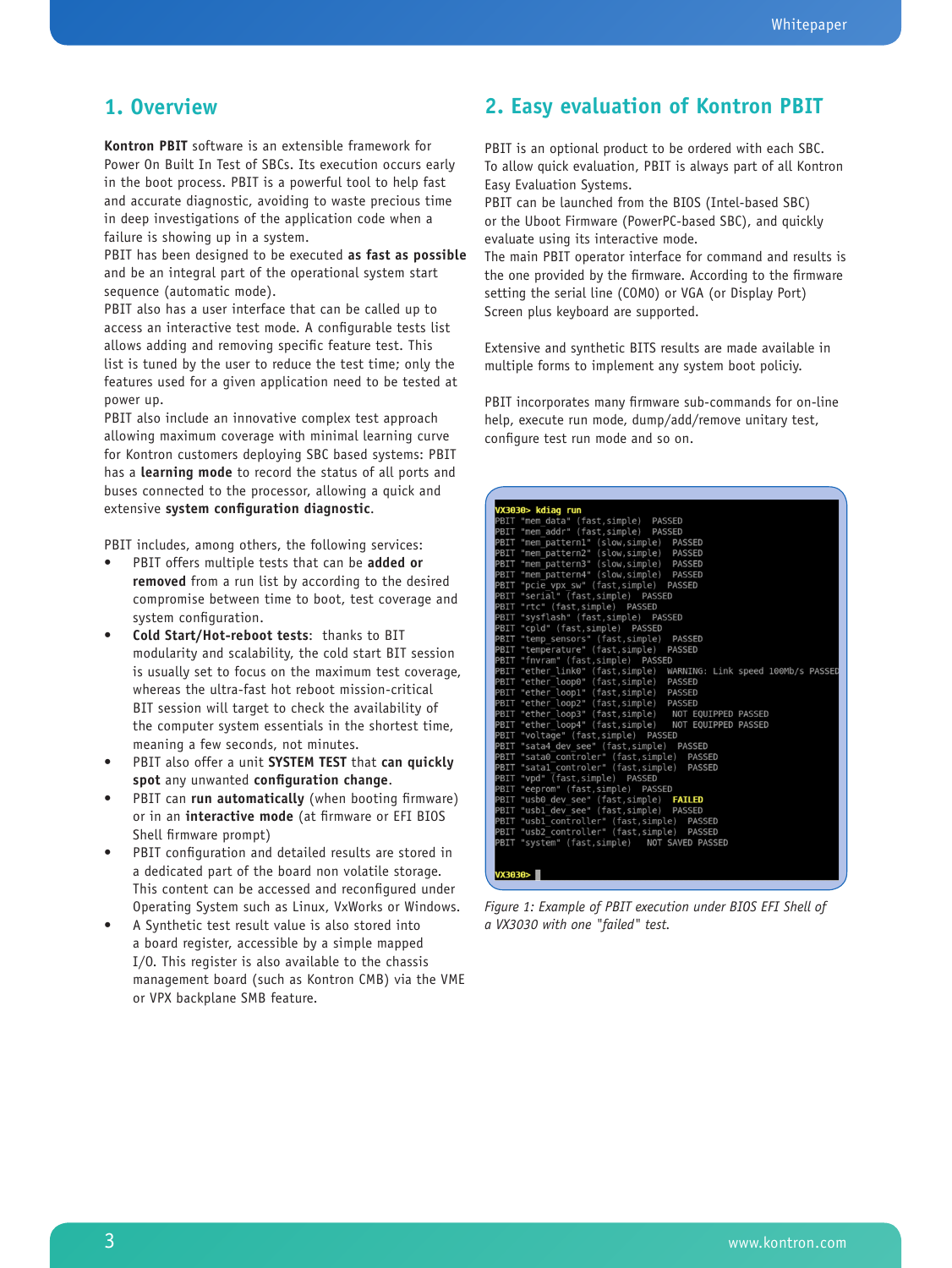| VX3030> kdiag stat                                    |
|-------------------------------------------------------|
| Status of PBITs configured to run from command line : |
| mem data (fast, simple)<br>PASSED :                   |
| PASSED : mem addr (fast, simple)                      |
| mem pattern1 (slow, simple)<br>PASSED :               |
| mem pattern2 (slow, simple)<br>PASSED :               |
| mem pattern3 (slow, simple)<br>PASSED:                |
| PASSED:<br>mem pattern4 (slow, simple)                |
| pcie vpx sw (fast, simple)<br>PASSED:                 |
| PASSED :<br>serial (fast, simple)                     |
| rtc (fast, simple)<br>PASSED :                        |
| sysflash (fast, simple)<br>PASSED :                   |
| cpld (fast, simple)<br>PASSED                         |
| temp sensors (fast, simple)<br>PASSED                 |
| temperature (fast, simple)<br>PASSED                  |
| fnvram (fast, simple)<br>PASSED                       |
| ether loop0 (fast, simple)<br>PASSED :                |
| ether loop1 (fast, simple)<br>PASSED :                |
| PASSED :<br>ether loop2 (fast, simple)                |
| ether loop3 (fast, simple)<br>PASSED :                |
| ether loop4 (fast, simple)<br>PASSED :                |
| voltage (fast, simple)<br>PASSED :                    |
| sata0 controler (fast, simple)<br>PASSED :            |
| satal controler (fast, simple)<br>PASSED :            |
| vpd (fast, simple)<br>PASSED :                        |
| eeprom (fast, simple)<br>PASSED :                     |
| usb1 controller (fast, simple)<br>PASSED :            |
| PASSED :<br>usb2 controller (fast.simple)             |
| system (fast, simple)<br>PASSED :                     |
|                                                       |
| run<br>: 27                                           |
| PASSED : 27                                           |
| FAILED : 0                                            |
| NOT RUN: 0                                            |
|                                                       |
| VX3030>                                               |
|                                                       |

*Figure 2: Reading results from a previous PBIT session from VX3030 BIOS Shell. In this case every test PASSED.*

#### **3. Kontron PBIT Features & Benefits**

• PBIT is **modular** and comes with a set of **unitary tests** that can be launched separately to cover each board feature one by one.

*This is very useful when troubleshooting transient errors such as faulty cables or connectors.*

- PBIT is **configurable and customizable**, thus any unitary test can be added or removed to a given run. *Multiple versions of this list are supported, allowing various*
- *cold and warm start test policies.* • PBIT must be **extensible**. As such PBIT is able to **detect and process any peripheral device** such as

 SATA, USB, network link, PMC/XMC, other VPX boards... *Implementing extensive coverage of anything attached to the SBC is the most innovative feature of Kontron PBIT.*

In its operational form, PBIT must not modify any external device attached to the SBC. It must not interfere with the system around the board.

*We make sure no unit test can create unsafe situations in the system under test.*

• PBIT **Execution time** is configurable and documented for all unitary tests. This puts the Coverage/Execution time compromise in the hands of the SBC user.

*Putting the Boot Time/Test Coverage compromise in the hands of the end user is PBIT main advantage.*

- PBIT provides **visual progress indicator** when needed.
- PBIT session **always recovers** from hardware defects. If a test would hang the processor, a **watchdog** protection ensures the system recovery.

• PBIT can detect a **reference configuration change** (link status, disk presence, other board change in the VPX backplane ...). See System Configuration Test

*PBIT offers unmatched system coverage. Imagine how nice it will be to detect a USB stick left by accident in a random port of a complex multi board, multi rack system, or track a loose network cable even before the OS is started.*

• PBIT results are **accessible** from the **Operating System**, thanks to a dedicated PBIT API.

*PBIT synthetic results are also available from System Management Bus (dedicated I²C connection on each slot in VME or VPX backplanes). SMB management is best achieved with Kontron CMB (Chassis Management Board) to synthesize the system health and make it available (LEDs, Operator on the serial line, or Network: Http or SNMP).*

#### **4. System Test and Real Life Deployment Issues**

One of the most useful features of PBIT for deployments is the **SYSTEM TEST**.

For a long time, creating an accurate PBIT configuration which would cover not only the SBC but also anything attached to it (storage, network) was somewhat impossible or required a tedious development phase specific to each program.

On the other hand, the SBC seemed to be ideally located in a system to be able to become THE system configuration guardian. This is why we have developed our SYSTEM TEST in a radically innovative way.

The **SYSTEM TEST** can be used **to capture a complex peripheral configuration** (PCIe agents across a VPX backplane, PCIe mezzanines on PMC/XMC slot, but also USB and SATA peripherals, along with network interface status). How to use it? Once the final system integration phase is over, a simple PBIT command: "**kdiag system learn**" is run once to discover and record the current system configuration.

After the initial capture, PBIT considers this record as the only valid system configuration.

This recorded information is used to detect any change in the system being deployed.

#### **With this approach PBIT SYSTEM TEST is able to catch real life issues** such as:

- Bad or faulty contact (SATA, USB, Network, undetected mezzanine PMC, XMC)
- Wrong configuration (missing board in VPX, extraneous USB Stick left after system maintenance, board in wrong slot)

All this will result in a system test FAILED status.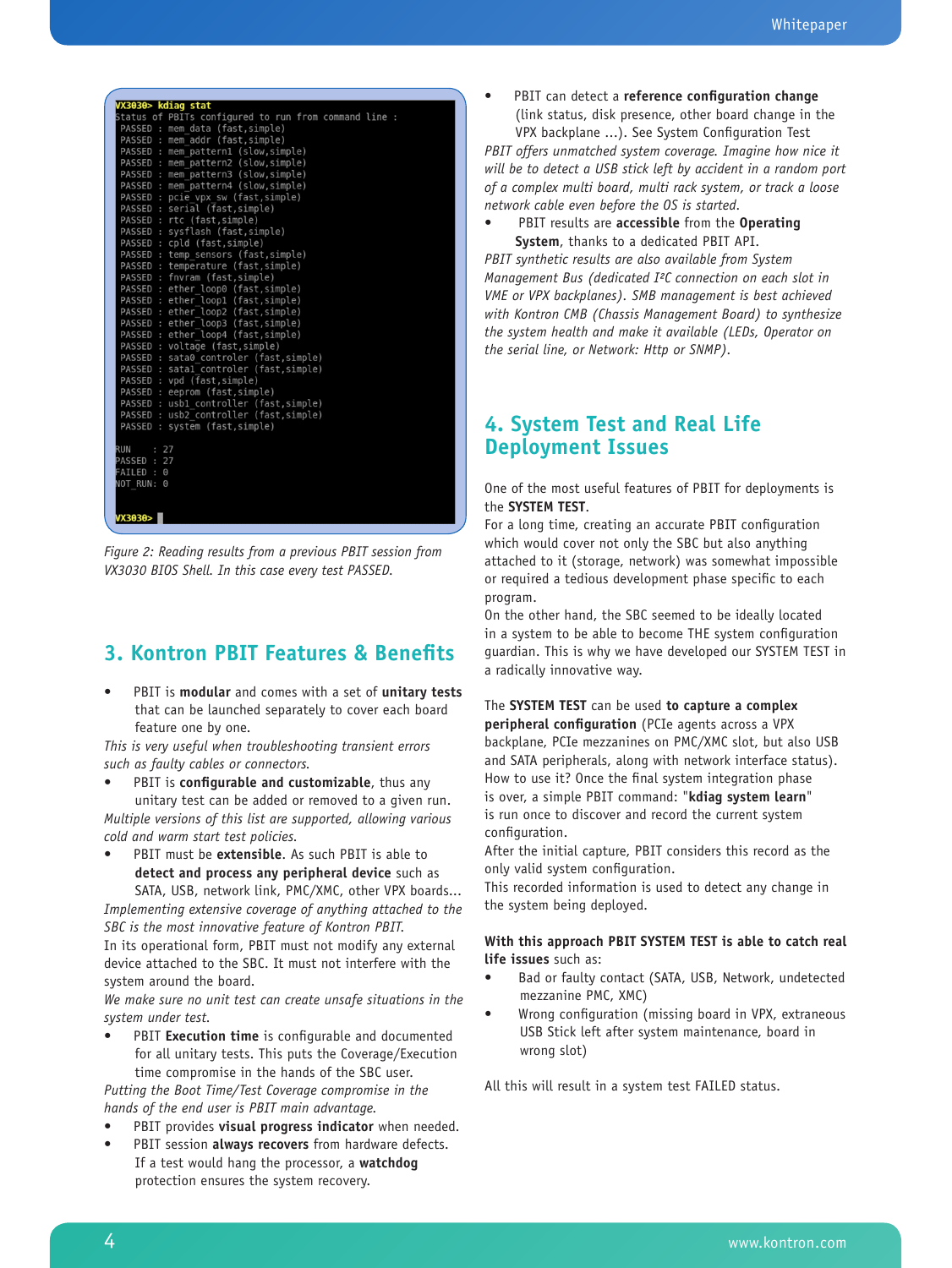#### **5. PBIT result access under Operating System**

PBIT results are accessible from the Operating System running on the SBC. A PBIT API is proposed for use under Linux, VxWorks or Microsoft Windows BSP.

An alternative for **RAPID PROTOTYPING** is to intially use the synthetic result register, directly accessible at a given PCI I/O address. This will work on any OS, or in bare metal (OS less) applications.

| $C: \CPL$ Dutils>Post                      |
|--------------------------------------------|
| POSTs configured to run from command line: |
| PASSED<br>mem data:                        |
| mem addr:<br>PASSED                        |
| mem_pattern1: PASSED                       |
| mem pattern2: PASSED                       |
| mem_pattern3: PASSED                       |
| mem_pattern4: PASSED                       |
| pcie_vpx_sw: PASSED                        |
| serial: PASSED                             |
| rtc: PASSED                                |
| sysflash: PASSED                           |
| cpld: FAILED                               |
| temp_sensors: PASSED                       |
| temperature: PASSED                        |
| fnvram: PASSED                             |
| ether loop0: PASSED                        |
| ether loop1: PASSED                        |
| ether loop2: PASSED                        |
| voltage: PASSED                            |
| sataO test: PASSED                         |
| satal test: PASSED                         |
| vpd: PASSED                                |
| eeprom: PASSED                             |
| usb1 controller: PASSED                    |
| usb2 controller: PASSED                    |
| system: PASSED                             |
|                                            |
| PASSED : 24                                |
| $\cdots$ 1<br><b>FAILED</b>                |
| NOT RUN : 0                                |
| : 25<br>TOTAL                              |
|                                            |

*Figure 3: Example of a detailed PBIT result accessed from Windows XP embedded running on VX3030.*

## **6. PBIT and system boot policy**

PBIT itself can be configured to **HALT** the executing board in case of a test failure, to **STOP** and return to firmware prompt or even to **execute an alternate boot sequence**.

From the **operating system** level, various PBIT results collection methods can be selected at the application design time to fulfil the complete system test policy. The Operating System API gives access to the complete PBIT FLASH results section. This gives the most detailed PBIT information required by a control and monitoring application to take a decision on the system following boot steps.

The malfunctioning device can be identified in the test report list stored by PBIT. The **PBIT synthetic result register** featured by the board control unit (cPLD) can also be used from a management unit such as Kontron **CMB** or from other SBCs linked **to the same SMB bus on the VME or VPX backplane**. Using this result, the controlling unit can use the same SMB channel to alter a given board Control registers and modify its behaviour.

#### **7. PBIT efficiency in system production and deployments**

Kontron PBIT software implements **unrivalled features** which make Kontron product deployment easier and cheaper.

When delivered with the board, the **PBIT code** is located in the **same device as the BIOS code**. It is deployed along with the BIOS (please refer to the PBIT user's guide). The PBIT settings (and results) are located in their dedicated non-volatile FLASH device. Duplicating these settings **on a clone system can easily be done** from the board firmware or using dedicated software delivered within Kontron Operating System BSPs for Linux, VxWorks or Microsoft Windows. This allows our customers to augment the floor plant productivity by allowing software tools to replace tedious step by step hardware configuration.

The **SYSTEM TEST** can also help for deployment. As this test scans all possible I/O ports and devices to compare with a pre-recorded system status reference, it can pinpoint and signal any change in the **expected I/O devices availability**. This can cover device failures, or more subtle system alterations (for example a faulty storage device or a network link left unconnected or an undetected VPX board on the backplane). The system test results are organized so as to pinpoint the faulting I/O port easily, before attempting a complete system boot and having to manage the corresponding cascading failures due to this incorrect peripheral configuration.

Note: for this mode, the delayed start timer implemented in the BIOS (from 0 to 900ms) can help guarantee that all the devices have a chance to become ready before the BIT session checks their status.

#### **8. Maintenance and diagnostic of deployed systems: PBIT Failed Once flag**

The following PBIT features can be very useful in the context of long term maintenance and troubleshooting.

PBIT results record the behaviour of the last PBIT run. In addition to them, each test implements a dedicated **FAILED ONCE** flag which has to be reset separately. This long term specific flag can be used by maintenance teams to investigate the root cause of previously aborted boots, **even in situations where a system is regularly re-started**, which often occurs when the system operates under the control of a higher level control authority.

**Updating the BIOS and the PBIT code** is done at the same time, using binary images containing both software due to the same storage device being used by both.

**PBIT extension**: Thanks to its modular approach, and to the EFI execution environment, PBIT can easily be modified and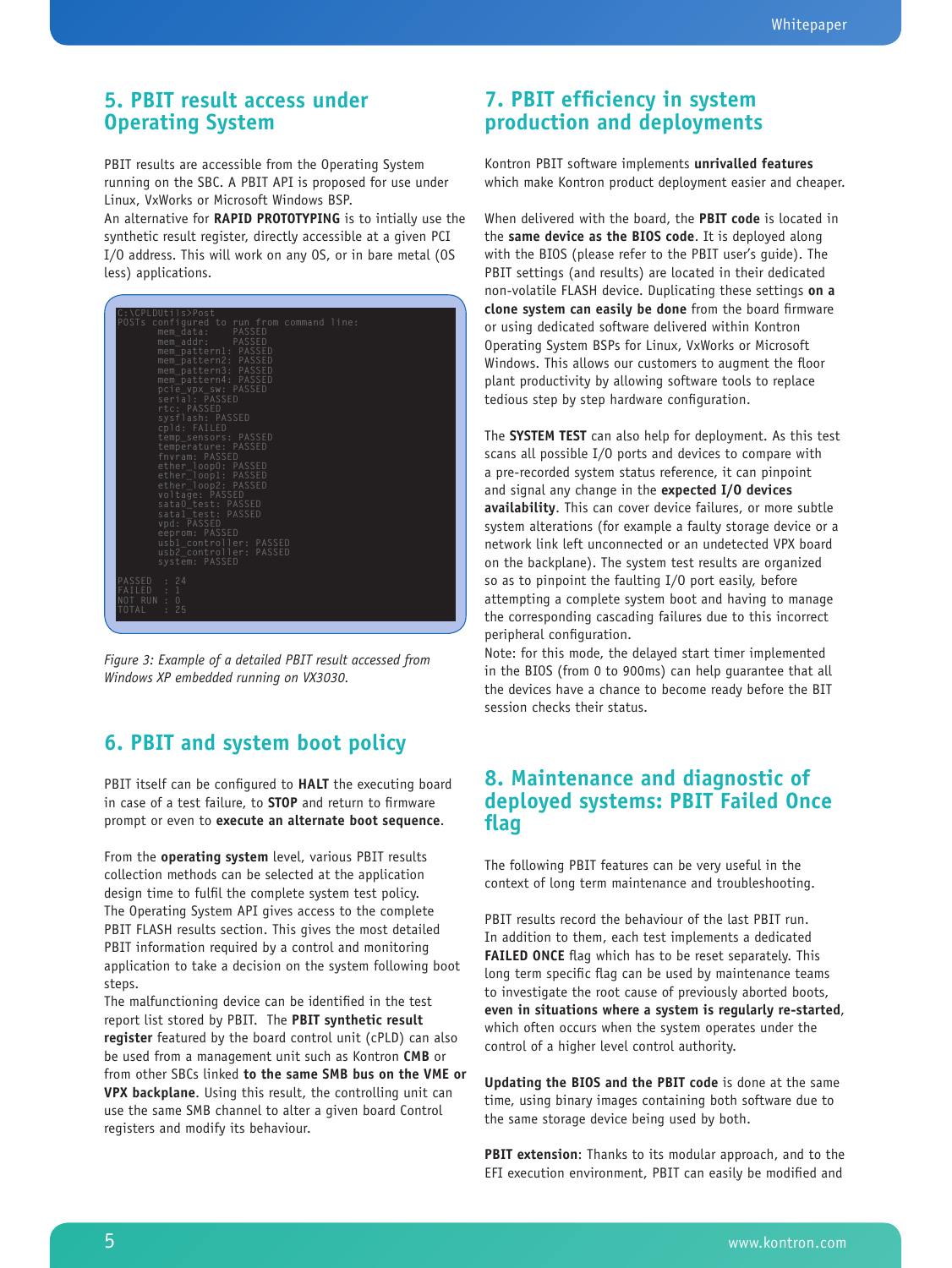expanded to match very specific application use cases. Please contact **support-kom-sa@kontron.com** to open a feature request discussion with Kontron.

## **9. PBIT Execution Time**

The PBIT test list can be modified in order to try various coverage/execution time trade-offs. PBIT execution time is measured between BIOS setup establishment and OS boot. Typical PBIT execution time is **around 10-20 seconds** for a complete board check, depending on the board and will be executed automatically before Operating System booting. This execution time **can be heavily reduced when necessary** if arbitration is needed between coverage rate and execution time.

Since PBIT tests each feature independently, all combinations of test list or execution mode (fast/slow, complex/simple) is permitted.

## **10. PBIT Coverage Rate**

PBIT is designed to cover the maximum board feature set and thus can reach coverage of **more than 95%** of what is testable. This coverage rate is calculated from SBC hardware design information and PBIT software designer. It is based on the ratio of SBC signals really exercised during Firmware/ BIOS/PBIT execution.

## **11. Continuous Improvement**

Since we also value the kind of service PBIT can deliver, we heavily use PBIT during our manufacturing process. Some special features have been implemented for this purpose. With this approach, our PBIT quality increases towards improved failure diagnostic and hidden system fault detection at each new board design.

## **12. Conclusion**

For all systems that must guarantee their operational integrity and shall detect any faulty configuration or defect as early as possible, Kontron PBIT is the **complete, unique and ideal solution**.

Kontron Boards and Systems equipped with PBIT will avoid or reduce any added development at customer level to detect and react to a system fault.

Kontron PBIT integrates a very flexible interface with its various possible configuration modes and unitary tests. The **SYSTEM configuration TEST** "learn" concept offers an innovative method to system-wide PBIT, so far unmatched in the Embedded SBC world.

Kontron PBIT is uniquely positioned to reach the expectations of **Military**, **Aerospace** and **Transportation** Embedded System market where the efficiency of system maintenances at lower cost becomes preponderant. With one of the best intuitive ease of use in the industry PBIT allows leading edge system BIT implementation to all Kontron customers, whatever their previous expertise in the test domain.